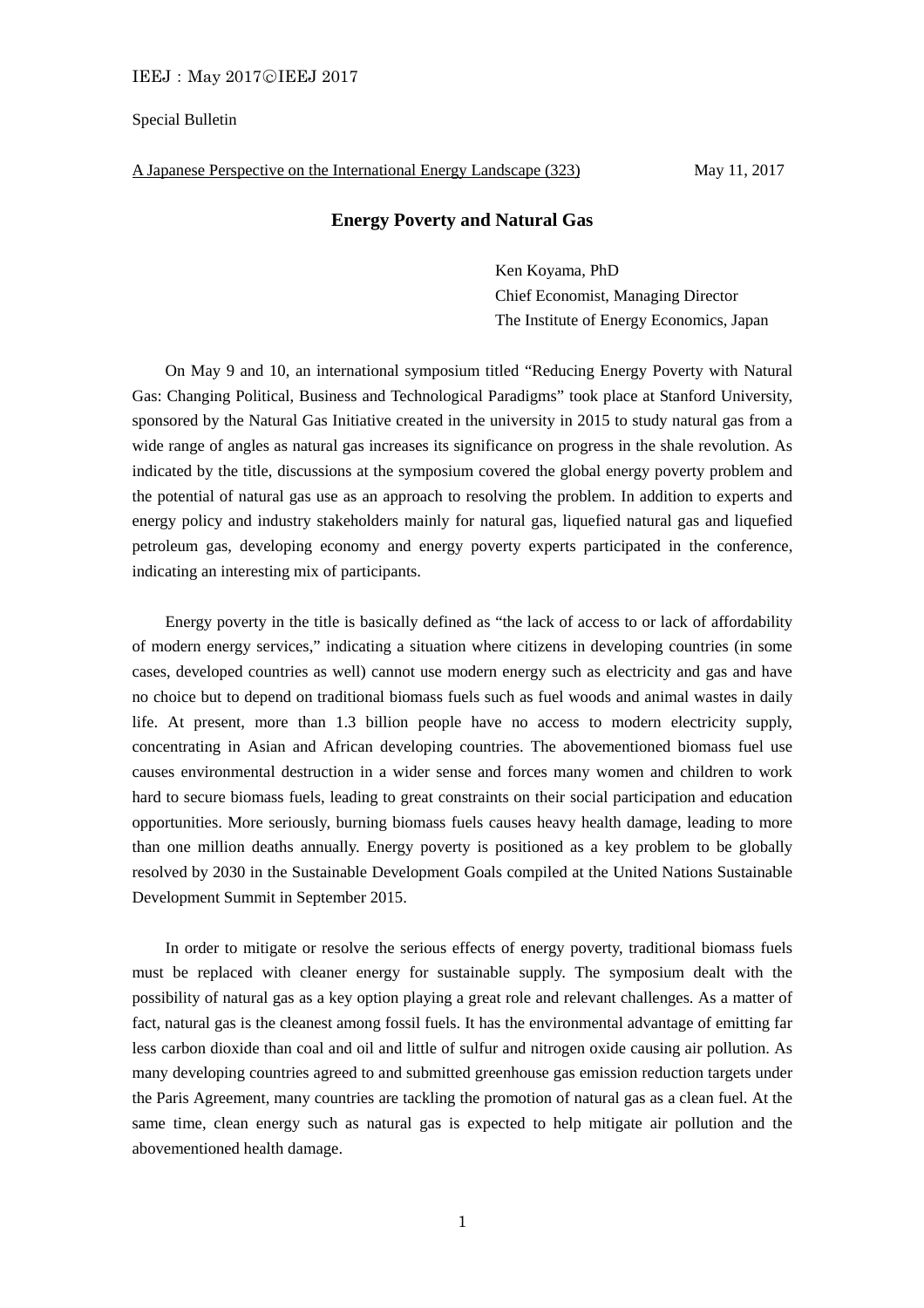## IEEJ: May 2017©IEEJ 2017

 Natural gas resources are globally abundant, indicating great supply potential. Some participant at the symposium argued that actual natural gas supply expansion and falling natural gas prices would provide a boost to natural gas use. It was pointed out that LNG prices under long-term supply contracts have fallen substantially due to plunges in oil prices to which these LNG prices are indexed, with spot LNG prices weakening on oversupply in the market, resulting in a remarkable gas price fall in the Asian market. The key question in the symposium was how the price decline would lead to the promotion of natural gas use. In Asian and other developing countries, great hopes are placed on gas as an effective means to meet growing energy demand at a time when demand for energy, particularly electricity, is expected to sharply increase due to population and economic growth. Natural gas's penetration into and expansion in the energy market is naturally viewed as an effective response to the energy poverty problem.

 However, natural gas has some problems. The key point in the discussions at the symposium was that as gas does not necessarily have price competitiveness advantages in some cases even on the premise of remarkable gas price declines in Asia and other regions, more price competitive energy sources are chosen in developing countries where priority is given to economy and actual life. An argument seen in the symposium was that natural gas particularly in the power generation sector in Asia is exposed to competition from abundant coal with greater price competitiveness and from renewable energy with falling power generation costs under policy support while expanding nuclear power generation affects natural gas/LNG demand. Symposium participants also pointed out that as mainly transportation-related infrastructure must be developed for natural gas to affect its price competitiveness, initial supply chain development investment for natural gas tends to be higher than for other fossil fuels, that securing finance for such initial investment is important and that such challenge affects the flexibility of natural gas supply. This may mean that while various initiatives are implemented to increase gas supply flexibility in the market, attention must be paid to the market characteristics of gas/LNG.

 A general argument in the symposium was that how to enhance the price competiveness of natural gas and improve natural gas supply flexibility to strengthen natural gas's overall competitiveness and attractiveness would become the key to promoting natural gas's penetration into the market. It was pointed out that policy-side initiatives to design and regulate the market, including the market's assessment of natural gas's environmental advantage (internalization of environmental costs), is important in addition to the industry side's creative business development responding to natural gas/LNG market changes. Natural gas is required to play expected roles in resolving energy poverty and other areas by overcoming its unique problems through these initiatives.

 In response to the question of how to resolve energy poverty with natural gas, one may argue that top priority must be given to overcoming poverty itself first through economic development to allow the use of natural gas and other clean energy sources to be promoted naturally in line with economic development and income growth. Energy demand is a kind of derivative demand and energy use is advanced gradually depending on economic development and income growth. Given such conventional idea, it may be difficult to introduce clean energy with higher prices to resolve energy poverty at a time when income levels are extremely low. If economic growth is given priority